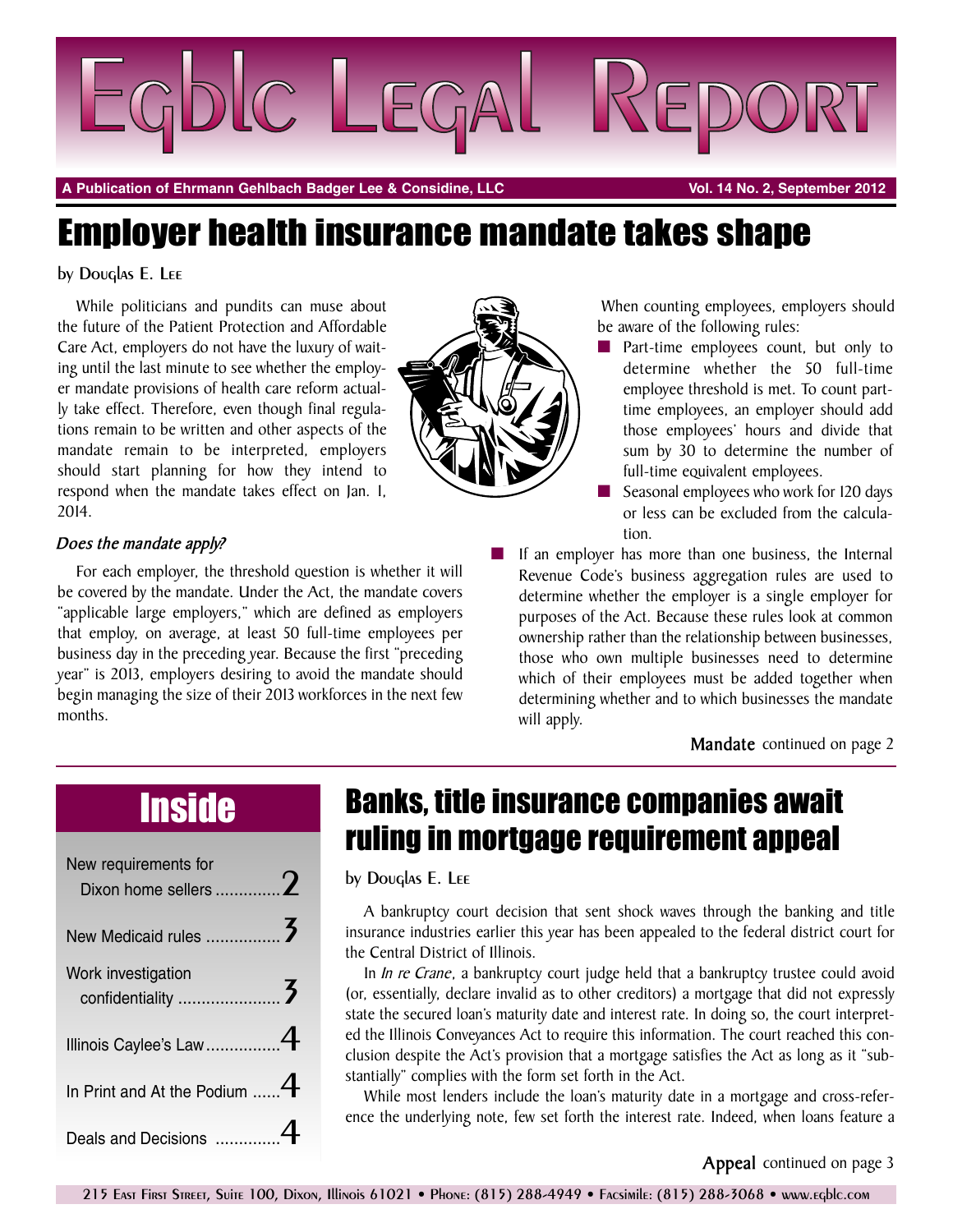# Home sellers face new City of Dixon requirements

by Emily R. Vivian

Earlier this year, the City of Dixon adopted new requirements for residential electrical systems that will require some owners to upgrade their systems before they can sell their homes.

Under new Section 7-5-1-1(F) of the City of Dixon Code, "All thirty (30) and sixty (60) amp services shall be removed from all residences within the city that are sold, transferred or conveyed" and replaced with complying systems "before the date of sale, transfer or conveyance."

According to Cory Lance of the City of Dixon Building Department, the City will fine owners who violate this provision. Under the City Code, the fine for this offense can be as much as \$750.

The City also can require purchasers of homes of non-compliant systems to upgrade their systems, and under many local form contracts those purchasers would be able to recover the cost of the upgrades from the sellers. While sellers selling their homes "as is" might be able to protect themselves from liability to



their buyers, the City has stated that an "as is" clause will not protect a seller from a City fine.

Other requirements contained in new Section 7-5-1-1 are that owners of homes with 30- or 60-amp service must install 100-amp service as part of any remodeling valued at 50 percent or more of the home's fair market value and that all electrical service panels must use circuit breakers and have at least 20-circuit capacity (measured without the use of tandem breakers). However, a residence with less than 20-circuit capacity can be sold as long as the panel has the capacity for at least 12 circuits and at least 25 percent of those circuits are unused when all circuits are terminated on individual breakers.

While the City Code does not provide for exceptions, the City's Building Department considers exceptions for sellers on a case-by-case basis. The Building Department will not grant a seller an exception, however, unless the purchaser acknowledges the upgrade requirement, accepts responsibility for upgrading the system, agrees to apply for a building permit on the date of the sale, agrees to complete the upgrade within 30 days of the sale and agrees not to occupy the property before the upgrade is completed.

In light of these new requirements, sellers and purchasers of homes in Dixon who are unsure about whether their properties comply with the City Code should consider having the Building Department inspect the properties. Because these new requirements are not unique to Dixon, concerned sellers and purchasers in other communities might wish to contact their local building

departments for guidance.



### Mandate . . .

Continued from page 1

### *If the mandate applies, what does it require?*

Generally, the Act requires that covered employers either provide affordable minimum essential coverage to their full-time employees or pay a penalty. Minimum essential coverage must pay at least 60 percent of the overall cost of the benefits covered by the plan. Coverage is "affordable" if the amount the employee must pay to obtain the coverage is less than 9.5 percent of the employee's household income.

#### *What are the penalties for noncompliance?*

If an employer does not offer minimum essential coverage to its full-time employees and their dependents, the employer must pay a penalty of \$2,000 for each full-time employee the employer has in excess of 30.

As the definition of "affordable" suggests, whether an employer has complied with the mandate is determined on an employee-by-employee basis. Therefore, even if an employer offers minimum essential coverage to its full-time employees

and their dependents, the employer can be penalized for employees who turn down the employer's coverage and instead purchase coverage personally. That penalty is the lesser of:

- \$3,000 times the number of full-time employees who receive a premium tax credit or cost-sharing reduction for purchasing coverage through a health insurance exchange or
- \$2,000 times the number of full-time employees the employer has in excess of 30, but taking into account all of the employer's full-time employees and not just those who purchased insurance elsewhere.

#### *Conclusion*

Undoubtedly, much more will be learned about the Act and the employer mandate in upcoming months. We will strive to keep our clients informed about these changes as and when they occur.

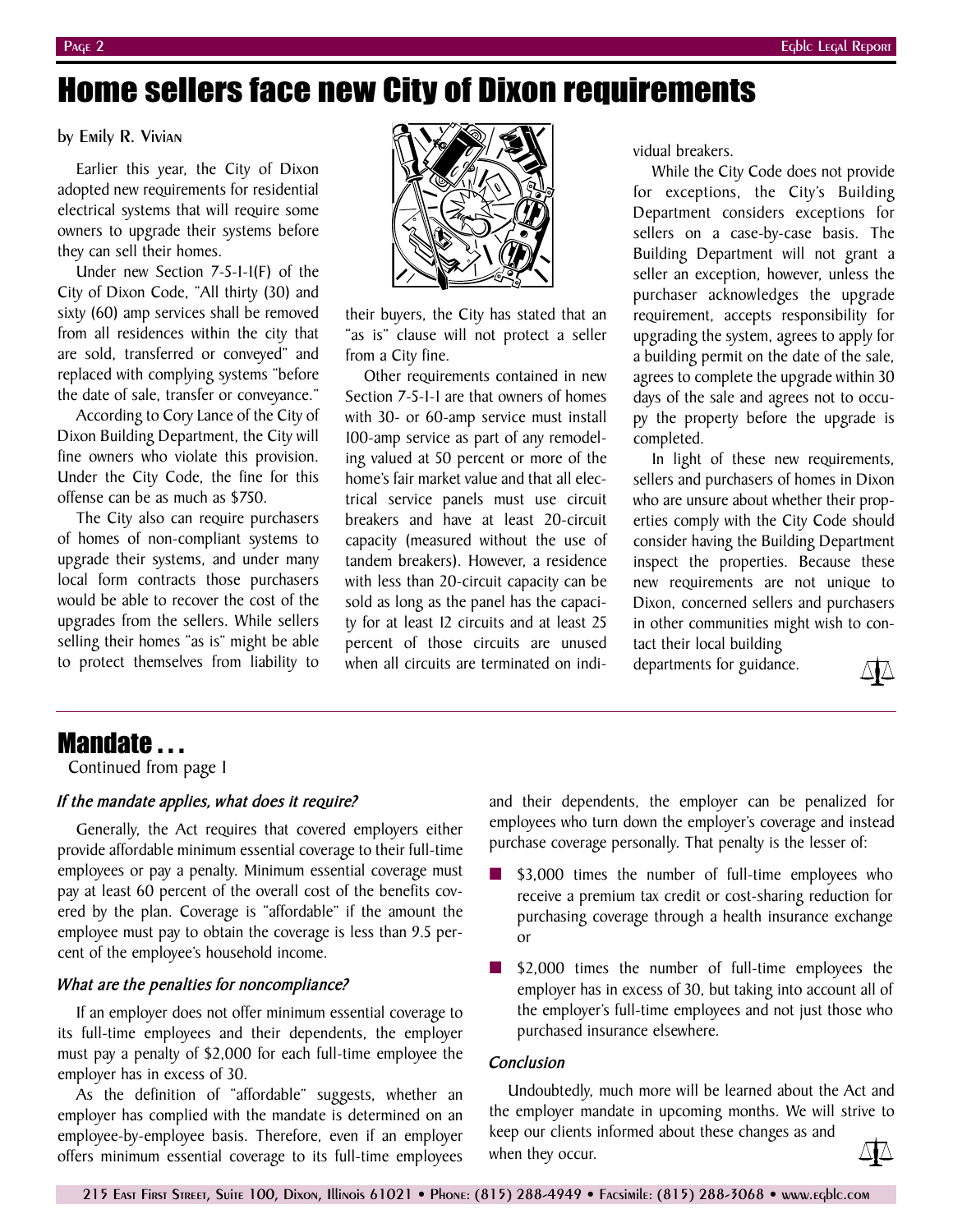## New Illinois Medicaid statute restricts eligibiliy

### by Emily R. Vivian

In June, Illinois Gov. Pat Quinn signed legislation closing several avenues that had been available for persons hoping to both preserve their assets and receive Medicaid assistance.

The Save Medicaid Access and Resources Together ("SMART") Act, which took effect June 14, 2012, reversed a legislative compromise reached only last year and was clearly intended to address a \$2.7 billion Medicaid funding gap. The techniques affected by the SMART Act include:

- Under the SMART Act, a home transferred into a trust on or after the effective date is no longer considered homestead property and thus is not an exempt asset. Therefore, if an owner transfers a home to a revocable living trust, the owner will be ineligible for Medicaid. If an owner transferred a home into a trust before the effective date, the owner will not be eligible if the owner's equity interest in the home exceeds the minimum home equity as allowed and increased annually under federal law (currently \$500,000).
- Persons 65 and older no longer can use pooled trusts without penalty. Under the SMART Act, any transfer made by a person age 65 or over to a pooled trust will be considered

a non-allowable transfer resulting in a penalty period. However, this new rule does not apply to a person if he or she is a ward of a county public guardian or the State guardian.

**■** Spouses no longer may refuse to disclose assets. In the past, this most often occurred when a couple married later in life and one spouse had significantly more assets than the other. If the poorer of the spouses entered a nursing home, the wealthier spouse could refuse to disclose his or her assets as long as the wealthier spouse did not need income from the poorer spouse and as long as no transfers were made by the poorer spouse to the wealthier spouse within the look-back period. Because the wealthier spouse's assets then were not considered, the poorer spouse could be eligible for Medicaid. After passage of the SMART Act, an applicant can be denied eligibility if his or her spouse refuses to disclose assets.

Under the SMART Act, many persons will find it harder to satisfy Medicaid's eligibility rules. Persons who previously transferred property to enhance potential Medicaid eligibility might wish to have those transfers reviewed to determine the SMART Act's effect on those transfers.

### Employers may not require blanket confidentiality during investigations

### by Douglas E. Lee

In a decision that applies both to union and non-union employers, the National Labor Relations Board in July ruled that employers may not adopt across-theboard policies prohibiting employees from discussing ongoing internal investigations.

Such policies, the Board said in *Banner Estrella Medical Center*, infringe on employee rights. Employers may require confidentiality in some circumstances, the Board held, but must do so on a case-by-case basis and only when the employer can show that it has "a legitimate business justification that outweighs employees' rights."

In *Banner*, the employer routinely requested confidentiality from employees filing internal complaints, contending that its broad prohibition was necessary to maintain the integrity of its investigations.

The Board criticized the employer's "blanket approach," saying the employer's generalized concern was insufficient to outweigh the right of employees to engage in protected concerted activity.

After *Banner*, an employer at the outset of every investigation must determine if a legitimate business reason justifies employee confidentiality. In *Banner*, the Board said that legitimate reasons include the needs to protect witnesses, preserve evidence, avoid the fabrication of testimony and prevent cover-ups.

In most instances, employers will be able to articulate one or more reasons for requiring employee confidentiality. In light of the Board's rejection of acrossthe-board prohibitions, however, employers should consider revising harassment and other policies that contain blanket confidentiality requirements.

### Appeal . . .

Continued from page 1

variable interest rate, it often would be extremely difficult to restate all of the interest-related terms in the mortgage. Lenders and title insurance companies therefore shuddered when the court's decision suggested that creditors could maintain that many mortages could be set aside.

In April, the bank in *Crane* appealed the bankruptcy judge's ruling. A legislative fix of the judge's decision also is being considered. The good news for local lenders is that, so far, the U.S. Bankruptcy Court for the Northern District of Illinois has not adopted the ruling in *Crane*. The full impact, if any, of the decision in *Crane* therefore remains to be seen.